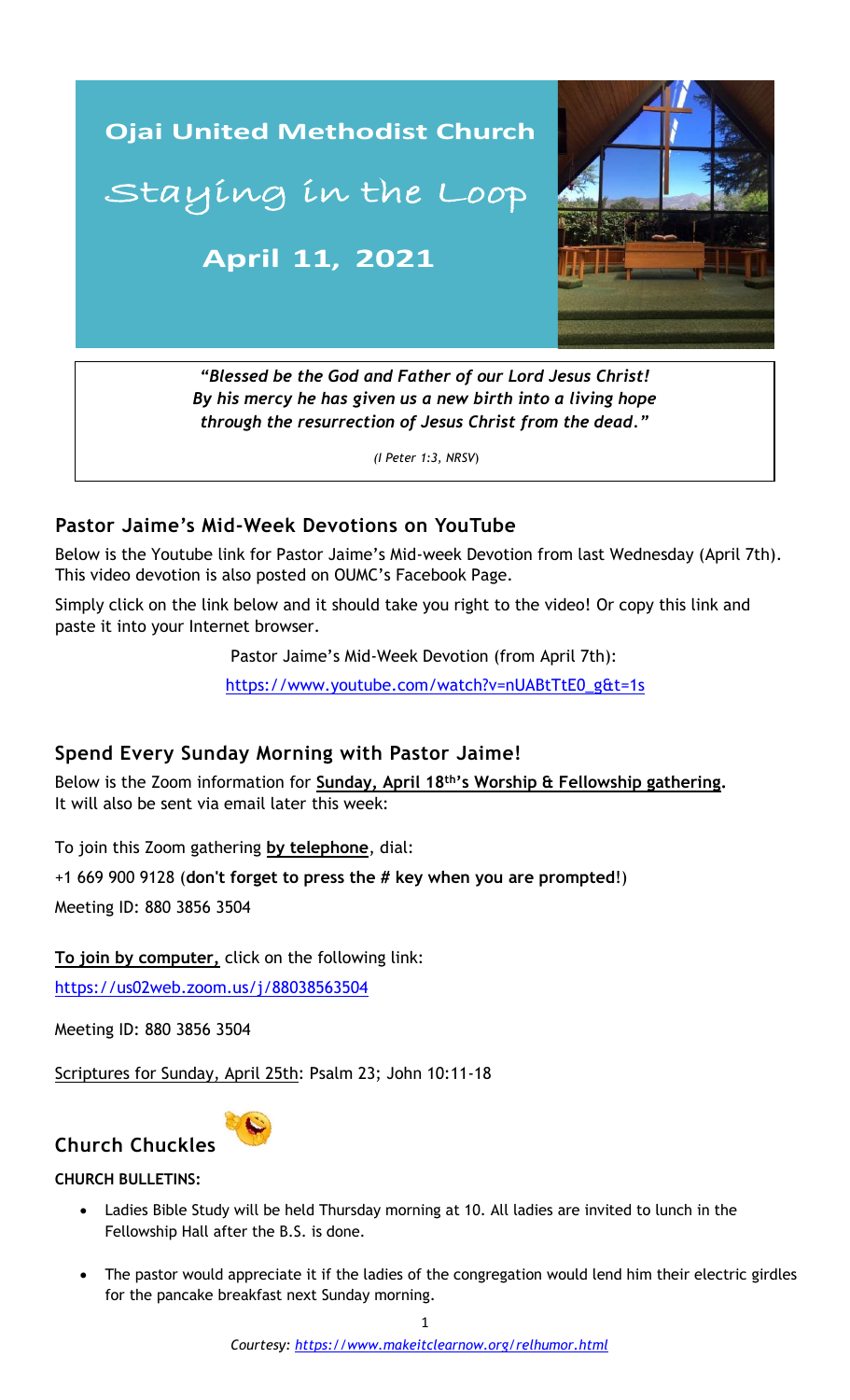# **REMINDER: Make your reservations for May 2nd Sunday Worship Service!**

**Sunday, May 2nd** is about **THREE WEEKS AWAY**... and our beautiful Sanctuary will be open for inperson, limited capacity Sunday morning worship services!

 **everyone must make a reservation prior to physically coming to church**. If you would like to attend an in-person worship service (from May  $2<sup>nd</sup>$  on), please remember that

To make a reservation, **please call the church office OR contact Pastor Jaime (via phone call, text, or email) BY 12:00 NOON on the THURSDAY right before the Sunday worship service you would like to attend**. Be sure to tell us how many people will be coming with you (and therefore seated next to you), and whether or not everyone in your "party" has been doubly (or fully) vaccinated. Please also remember to bring your mask with you to wear during worship service (even if you have been doubly/fully vaccinated).

We look forward to having our church family together again in worship and thanksgiving! **And remember – our Sunday morning worship service time is 10:00 a.m. (rather than 10:15!)**



# **Pray Unceasingly…**

Although we are not currently able to gather in person to worship or pray, we most certainly can still pray together! As the Apostle Paul wrote in his Epistle to the Romans (Chapter 8), "*Nothing can separate us from the love of God through Christ Jesus*." Prayer connects us all, as God's Children. And nothing can ever separate us!

This week let us be in prayer for each other and for our dear brothers and sisters listed below.

**For strength and health**: Bob Rusch (recovering from bronchitis); Steve Marks (Michael Marks' brother, suffering from heart problems);The family of Lyle Stevenson (Nancy Dennis' brother); Jennie Leidig (recovering from a bad fall and pneumonia); Linda Aldous (recovering from back surgery on March 16<sup>th</sup>); Kevin Ball (Jean Ball's grandson, who suffered a stroke); Greg (friend of Angie, Lee Criger's daughter, recovering from brain surgery); The family of Kathy Pickett (friend of Valerie Tholl's who passed away from cancer); Linda Margeson, Brenda Nelson and Bob Murphy (Marie Forrest's cousins); Jesse Rusch; Lisa (Doreen's niece); Katie (friend of Soni Wright); Carol Longhom; Aleena (granddaughter of the Dennis's); Linda Harris; Laurie King; Stella Lorraine Preston.

**Our homebound friends:** Lorayn Nelson, Robin Chambliss, Bob Unruhe, Norma Mitrany, Elaine Nelson, Allen Spencer, Pauline Malos, Lynn Hernandez, Jeanne Keyser, Pauline Larwood.

**For our Covenant Churches:** La Cañada UMC and Pastor Karin Ellis; Pacoima First UMC and Pastor Lydia Waters.

**For our Church Leadership:** North District Office; Rev. Jim Powell; staff and district leaders; Cal-Pac Conference; Bishop Grant Hagiya; staff and conference leaders.

#### **Other prayers:**

\_\_\_\_\_\_\_\_\_\_\_\_\_\_\_\_\_\_\_\_\_\_\_\_\_\_\_\_\_\_\_\_\_\_\_\_\_\_\_\_\_\_\_\_\_\_\_\_\_\_\_\_\_\_\_\_\_\_\_\_\_\_ uncertain; all who are navigating how to remain connected with loved ones; Immigrants and All those effected by COVID-19; all people in the work field battling and working with COVID-19 head on; all who are quarantined; all who are alone in hospitals; all who are facing financial issues due to loss of jobs and/or unemployment; all who are feeling anxious and their families; a sense of community among students; our UMC Denomination; Veterans those serving and their families; Ojai's Homeless neighbors; the continued actions of justice in the Black Lives Matter movement; the young people who are demanding change with respect, peace, and their powerful voices; for the mental health and stability of all people during these trying times…

## *GOD… IN YOUR MERCY… HEAR OUR PRAYERS. AMEN!*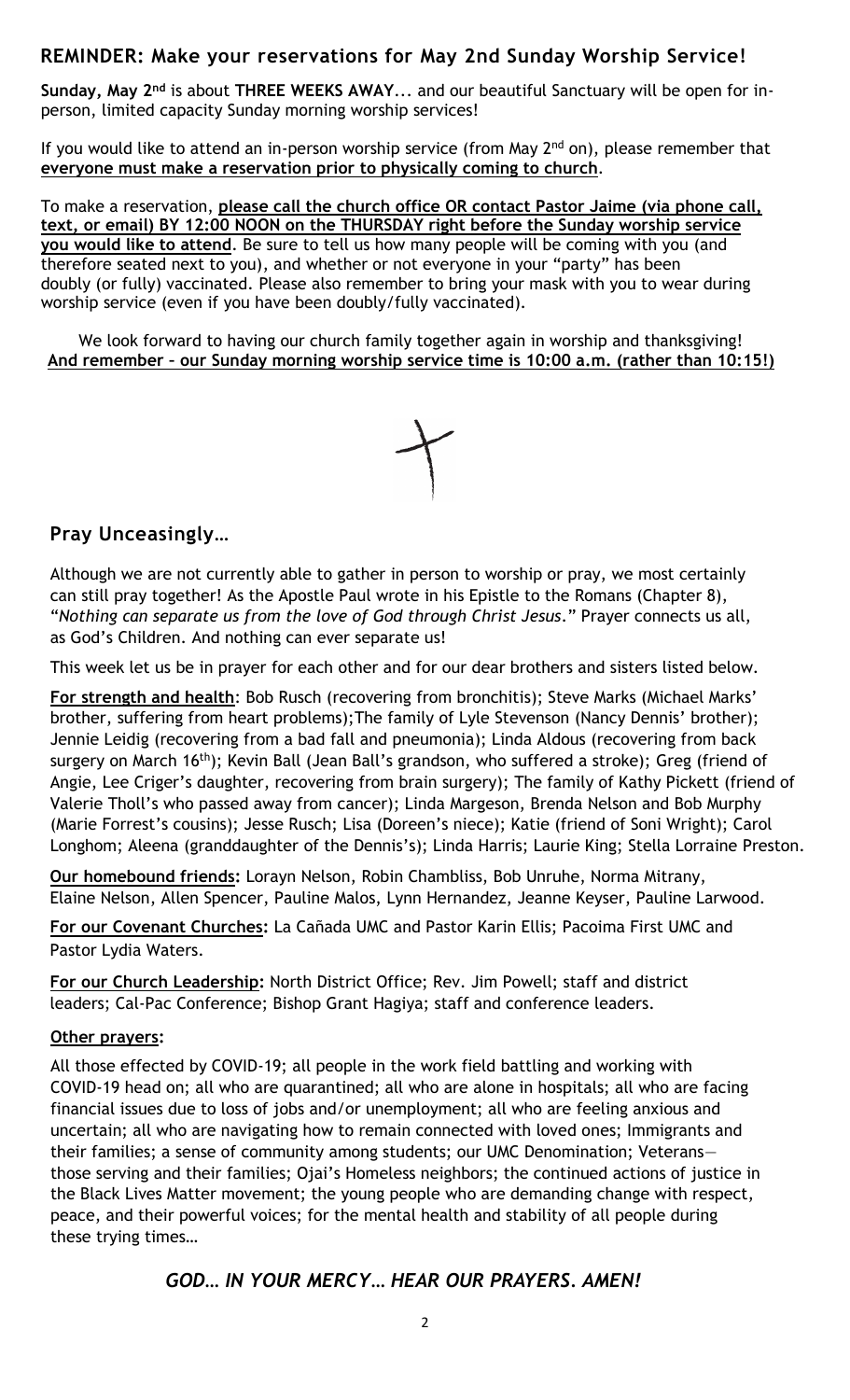# *From the Pastor's Desk...*

Some of the most interesting and memorable stories come from the most unexpected topics – such as *scars*. There's a story behind every scar. Some of the stories are painful; others are funny. Yet without exception, every scar serves as a visible reminder of wounds we've incurred. Jesus Christ is a prime example.

The scars of Jesus remind us that we cannot simply skip from the celebrations of Palm Sunday to Easter morning. The scars help us remember the dark days between the two and the suffering Jesus went through as atonement for our sins and to fulfill God's new covenant. Christ suffered on the cross and endured unimaginable pain for us. His is the greatest scar story ever told.

When I have the privilege of serving Communion each month, I "tear" the bread - it's never cleanly pre-cut beforehand. I believe the bread *shouldn't* break in an effortless, neat, symmetrical way, because the cross was not simple and tidy. The cross was messy! Christ suffered tremendously. And because Christ's body was hard to break, the bread should be hard to break, as well.

The scars of Jesus tell us something else. They serve as visible reminders that in addition to being fully divine, Christ was indeed fully human as well. Jesus felt deep pain, and through his resulting scars and resurrection, we are able to feel deep redemption. We are able to feel hope and renewal. This is the predominant reason why Jesus wanted the disciples to see his wounds, so that they could understand the hope the scars represented (see John 20:19-31).

What if Jesus had appeared to the disciples without scars? They would not have been able to trust that this man was truly their risen Lord, the one who died on the cross. They would've also questioned whether Jesus was fully human as well as fully divine. It would make us question if Christ truly understood the human pain and suffering we go through. The scars of Jesus are crucial to our faith.

The image of the risen Christ with wounds in his hands and his side reminds us when we suffer we don't have a God who stands at a distance but rather one who entered fully into the reality of our pain. When we suffer, we know that Christ can say, "I've been there, and I have the wounds to prove it."

Let the scars of Christ become scars of hope for us as we deal with our own wounds in life. May we be brave enough to share our vulnerabilities with one another and, in doing so, experience that same type of transformative moment – the move from fear to joy – that the disciples had when exposed to the scars of Jesus. Instead of hiding our scars, let us show them proudly and say, "Look and see where God has redeemed me."

Yours in Christ, Pastor Jaime